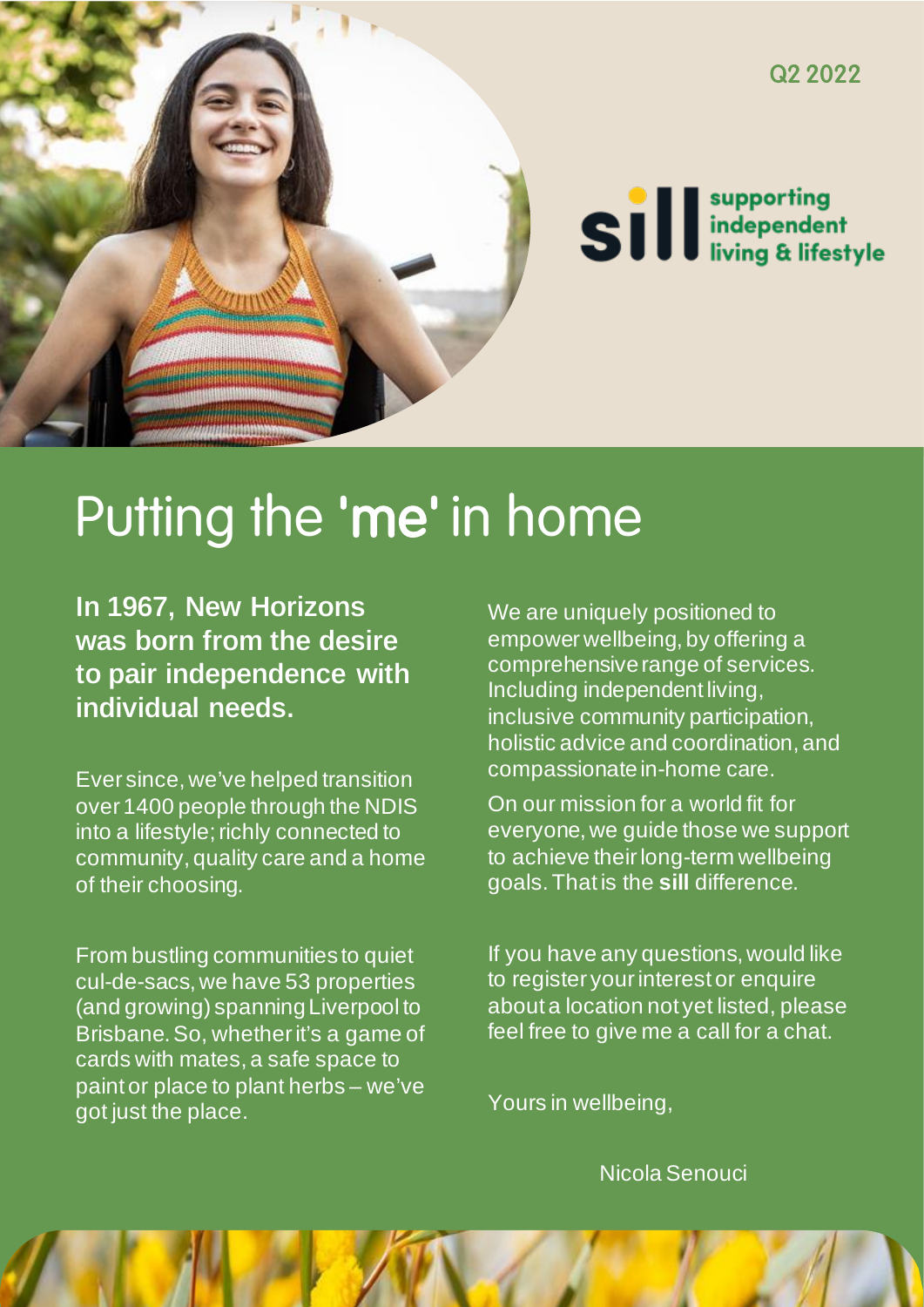**SYDNEY**



Ref: SIL003

| Location                                                                                                                                                                                                                                             | <b>Vacancies</b> | <b>SDA</b>                                                                                                                                                                      | <b>Build type</b> | <b>Bathrooms</b>                                                                                                            |
|------------------------------------------------------------------------------------------------------------------------------------------------------------------------------------------------------------------------------------------------------|------------------|---------------------------------------------------------------------------------------------------------------------------------------------------------------------------------|-------------------|-----------------------------------------------------------------------------------------------------------------------------|
| <b>NORTH RYDE</b><br>(Ryde LGA)                                                                                                                                                                                                                      |                  | <b>SDA</b>                                                                                                                                                                      | Villa             | 6                                                                                                                           |
| <b>Property profile</b>                                                                                                                                                                                                                              |                  | <b>Features</b>                                                                                                                                                                 |                   | <b>Amenities</b>                                                                                                            |
| Large bedroom in a 2-bed villa to share with<br>one other. Modern village style community<br>living within 6 self-contained villas. All villas<br>feature well designed kitchens, open lounge<br>and dining areas and a state-of-the-art<br>laundry. |                  | Wheelchair access<br>٠<br>Grabrails and associated high impact<br>٠<br>fittings and fixtures<br>Lockable windows<br>٠<br>Outdoor area with lockable fence<br>٠<br>Breakout room |                   | GP, pharmacies and<br>hospital are all within 5<br>minutes drive. Shops, cafés<br>and bus stops within<br>walking distance. |

Staff onsite 24/7



Ref: SIL004

**CONDELL PARK** 

offers a tranquil style of living.



**Location Vacancies SDA Build type Bathrooms**

• Walker-friendly • Purpose-built home

24/7 active night shifts Some mobility aids in use 1x on-site staff vehicle

• On-street visitor parking

24/7 CCTV surveillance system

• Multiple living areas and outdoor

**(Bankstown LGA) 1** SDA House <sup>4</sup> **Property profile Features Amenities**

space

• On-street parking for visitors

GP & chemist. Buses & trains are only a 5 to 15 minute walk away.

The property is centrally located to multiple sporting facilities. Sydney CBD is 30 minutes away. It's only a short walk to Bankstown Hospital, medical centre and pharmacy. Shopping can be done in Revesby Woolworths that's 6-minute drive as are the trains.

Complete your weekly shop at Lidcombe shopping centre, Costco and Lidcombe Hypermarket is

spoilt for cafes and restaurants. Hospital, pharmacies and medical centre are in proximity.

 $\overline{2}$ 





Ref: SIL007



Ref: SIL008



Scan the QR code to view our homes and take a virtual walkthrough

other.

**MT DRUITT**

## Get in touch | **Nicola Senouci • P** 0491 008 221 **• E** hellohome@newhorizons.org.au Or visit **www.newhorizons.org.au/homes-and-living**

All information is correct at the time of printing and may change daily

**Location Vacancies SDA Build type Bathrooms LIDCOMBE (Auburn LGA) 3** Non-SDA House <sup>6</sup> **Property profile Features Amenities** Each room available is in a 2-bed apartment to share with one other in a well-maintained traditional 2 storey block in a quiet leafy suburb. There is a shared living/dining, kitchen, bathroom and laundry facilities along with a common area with lounge and dining table.

One vacancy sits as a self-contained one bed villa with a private outdoor area. The second vacancy sits within a selfcontained 2bed villa with a private bedroom to share lounge, kitchen and bathroom with one

A good-sized bedroom with a built-in wardrobe available within an immaculate brand-new single storey property with high spec finishes. Sitting on a quiet street with low traffic noise, it

> **Stairs** • Not suitable for mobility aids • OOA staff onsite 24/7 • On-street visitor parking

- only a 5-minute drive. Public transport is easy with a 5-minute walk to bus stops & Lidcombe trains. **Location Vacancies SDA Build type Bathrooms 12** SDA Villa 4 SDA Villa 4 SDA 4 Villa **Property profile Features Amenities** • 24/7 sleepover support Westfield & Kmart only 5 minutes drive. You are
	- Non-slip floors & grabrails and associated wall reinforcement Lockable windows & fence
	- 24/7 staff onsite
	- CCTV
	-



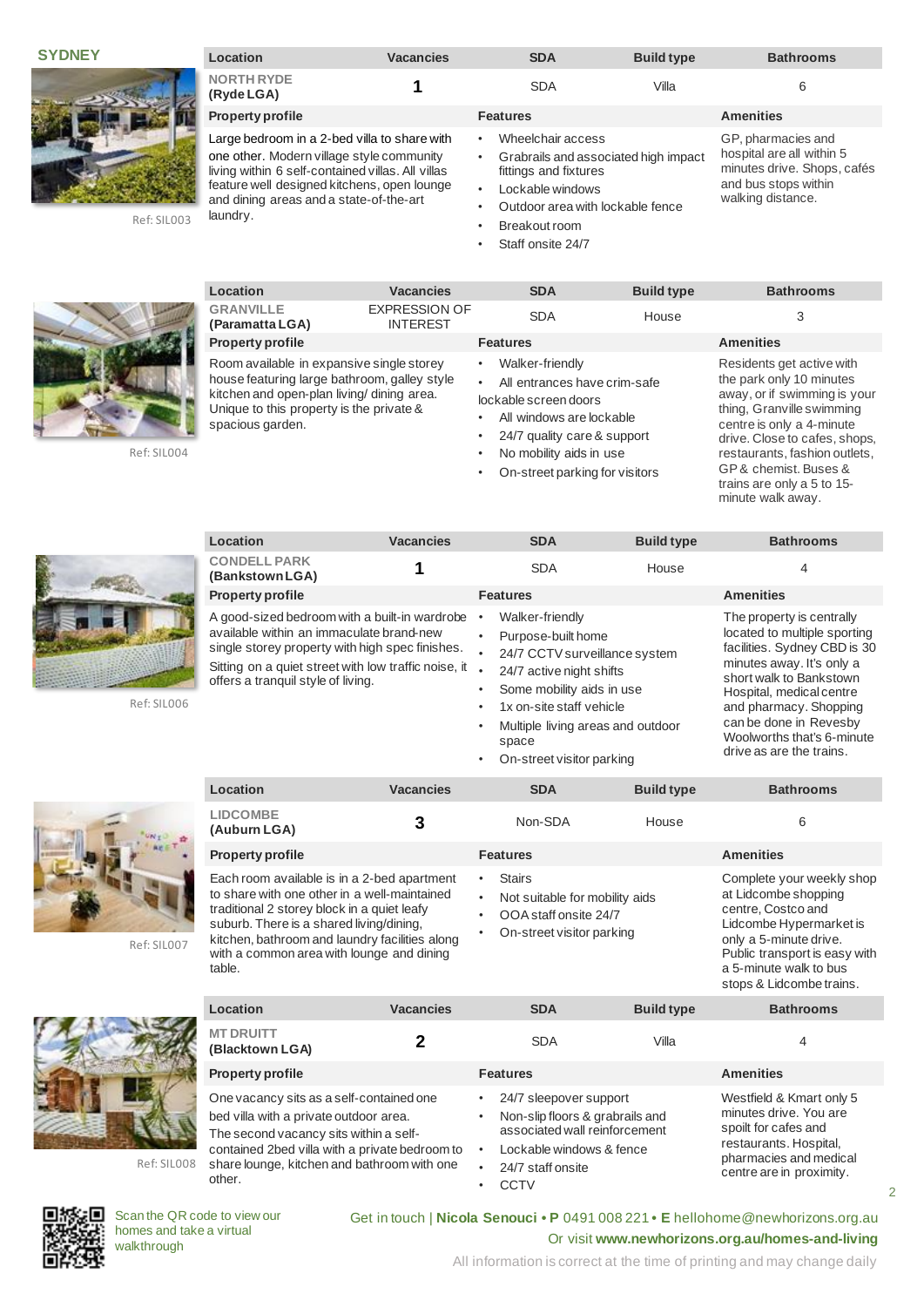#### **SYDNEY cont.**

Ref: SIL009



Ref: SIL010

#### **NEWCASTLE & CENTRAL COAST**



Ref: SIL011



Independent living at its best within a brandnew purpos suburb which Stunning, b

| new purpose-built property. Condell Park is a<br>suburb which offers so much choice.<br>Stunning, brand-new 3-bed house & 2-bed<br>villa offering light, privacy and quality finishes.<br>Private bedroom available in a 2-bed shared<br>self-contained villa. This property is equipped<br>with complex high physical supportive<br>equipment. |                  | 24/7 active night support<br>$\bullet$<br>Non-slip flooring for safety<br>٠<br>Secure property<br>$\bullet$<br>No stairs, wheelchair & walkers<br>٠<br>accessible |                                                                                                              | Lidcombe Hospital, medical<br>centre and close to shopping<br>centre and Kinch reserve.<br>For your shopping, local IGA<br>with Shell, Urbanista Café &<br>Convenience on Lancelot<br>Street is only a 3-minutes<br>drive. |                                                                                                                                                  |
|-------------------------------------------------------------------------------------------------------------------------------------------------------------------------------------------------------------------------------------------------------------------------------------------------------------------------------------------------|------------------|-------------------------------------------------------------------------------------------------------------------------------------------------------------------|--------------------------------------------------------------------------------------------------------------|----------------------------------------------------------------------------------------------------------------------------------------------------------------------------------------------------------------------------|--------------------------------------------------------------------------------------------------------------------------------------------------|
| Location                                                                                                                                                                                                                                                                                                                                        | <b>Vacancies</b> |                                                                                                                                                                   | <b>SDA</b>                                                                                                   | <b>Build type</b>                                                                                                                                                                                                          | <b>Bathrooms</b>                                                                                                                                 |
| <b>MAYFIELD</b> (House 1)<br>(Newcastle LGA)                                                                                                                                                                                                                                                                                                    |                  |                                                                                                                                                                   | Non-SDA                                                                                                      | Unit                                                                                                                                                                                                                       | 1                                                                                                                                                |
| <b>Property profile</b>                                                                                                                                                                                                                                                                                                                         |                  |                                                                                                                                                                   | <b>Features</b>                                                                                              |                                                                                                                                                                                                                            | <b>Amenities</b>                                                                                                                                 |
| One room available in a 2-bed apartment to<br>share with one other. Within a unit block of six<br>units. Shared living/dining, kitchen, bathroom<br>and laundry facilities. Common area with<br>shared TV & lounge.                                                                                                                             |                  | ٠<br>$\bullet$<br>$\bullet$                                                                                                                                       | Stairs, ambulant only<br>Slip resistant bathroom floors<br>Grab rails in some bathrooms and<br>on all stairs |                                                                                                                                                                                                                            | Property is on a busy road.<br>Bus stops are across the<br>road and on next block. The<br>shops are 25-minute walk to<br>Woolworths, GP is 5-min |

• OOA staff on site 24/7

**Location Vacancies SDA Build type Bathrooms**

**(Newcastle LGA) 2 2** Non-SDA Unit 1

Active night

**Location Vacancies SDA Build type Bathrooms**



**MAYFIELD (House 2)**

Each room available is in a 2-bed apartment to share with one other male. Within a unit block of eight units. Shared living/dining, kitchen, bathroom and laundry facilities. Common area with shared TV & lounge.

| <b>Property profile</b>                                                                                                                   | <b>Features</b>                                                             | <b>Amenities</b>                     |
|-------------------------------------------------------------------------------------------------------------------------------------------|-----------------------------------------------------------------------------|--------------------------------------|
| Each room available is in a 2-bed apartment<br>to share with one other male. Within a unit<br>block of eight units. Shared living/dining, | Stairs, ambulant only<br>• Lockable windows<br>Outdoor area with 6ft fences | GP is 5-mir<br>Warabrook<br>Pharmacy |

- OOA staff on site 24/7
- 

Pharmacy in Mayfield 3 minutes away driving 15 minutes walking. Hospital Mater 3 minutes away driving. Airport is 30 minutes away. On-street parking for visitors.

Close to public transport with a walk up steep stairs at end of

Coles 15-minute walk. Mater Hospital 10-minute drive, and GP 5 minutes away.

3

GP is 5-min drive at Warabrook and Mayfield.

drive at Warabrook and Mayfield. Pharmacy is in Mayfield 3 minutes away driving, 15 minutes walking to the Mater Hospital.

Short walk to Bankstown/

| <b>MAYFIELD (House 3)</b><br>(Newcastle LGA)                                                                                                                                                                                      |                 | <b>SDA</b>                                                          | House                          |                                                                            |
|-----------------------------------------------------------------------------------------------------------------------------------------------------------------------------------------------------------------------------------|-----------------|---------------------------------------------------------------------|--------------------------------|----------------------------------------------------------------------------|
| <b>Property profile</b>                                                                                                                                                                                                           | <b>Features</b> |                                                                     |                                | <b>Amenities</b>                                                           |
| Property situated on a quiet, leafy cul-de-sac.<br>One room available in a five-bed house to<br>share with four others. Large shared<br>living/dining, kitchen, bathroom and laundry<br>facilities, RRO, Garden Reds, Wran around |                 | 24/7 Active night support<br>Mobility aids in use<br>1x van on site | Slip-resistant bathroom floors | Close to pub<br>walk up stee<br>cul-de-sac.<br>Coles 15-mi<br>Hospital 10- |

Ref: SIL014

Ref: SIL012



Scan the QR code to view our homes and take a virtual walkthrough

Get in touch | **Nicola Senouci • P** 0491 008 221 **• E** hellohome@newhorizons.org.au

reinforcement Lockable windows

Slip-resistant bathroom floors • Grab rails and associated wall

Or visit **www.newhorizons.org.au/homes-and-living**

All information is correct at the time of printing and may change daily

|                                              |                  |            |                   | Mater 3 minutes away<br>Airport is 30 minutes a<br>On-street parking for y |
|----------------------------------------------|------------------|------------|-------------------|----------------------------------------------------------------------------|
| Location                                     | <b>Vacancies</b> | <b>SDA</b> | <b>Build type</b> | <b>Bathrooms</b>                                                           |
| <b>MAYFIELD (House 3)</b><br>(Newcastle LGA) |                  | <b>SDA</b> | House             |                                                                            |

Property situated on a quiet, leafy cul-de-sac. One room available in a five-bed house to share with four others. Large shared living/dining, kitchen, bathroom and laundry facilities. BBQ. Garden Beds. Wrap around outdoor area.

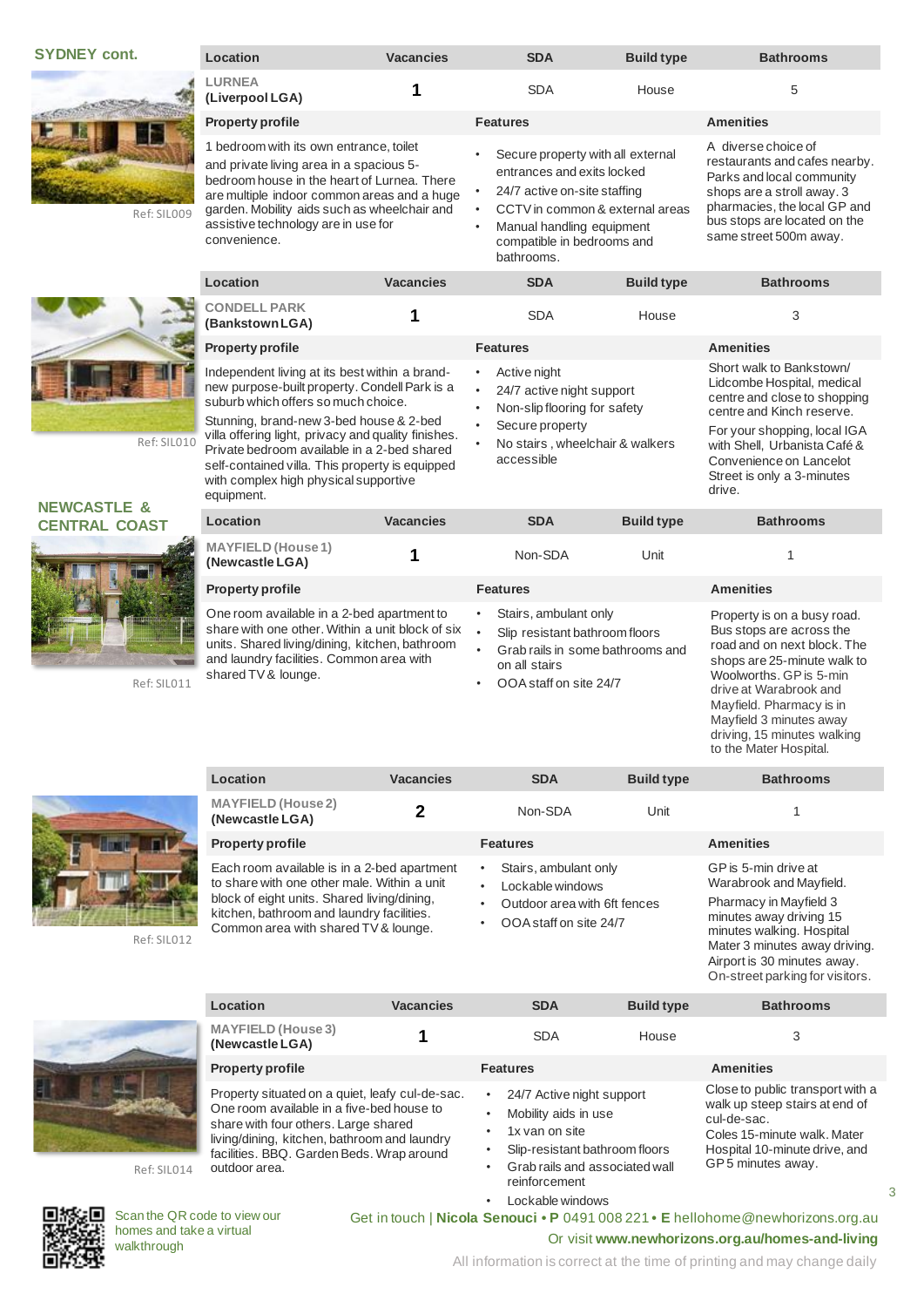### **NEWCASTLE & CENTRAL COAST cont.**



Ref: SIL015



Ref: SIL020 & SIL021



Ref: SIL026





Ref: SIL031

| Location                                                                                                                                                                                                                   | <b>Vacancies</b> | <b>SDA</b>                                                                 | <b>Build type</b> | <b>Bathrooms</b>                                                                                                                                        |
|----------------------------------------------------------------------------------------------------------------------------------------------------------------------------------------------------------------------------|------------------|----------------------------------------------------------------------------|-------------------|---------------------------------------------------------------------------------------------------------------------------------------------------------|
| <b>NEW LAMBTON</b><br>(Newcastle LGA)                                                                                                                                                                                      |                  | Non-SDA                                                                    | Unit              | 3                                                                                                                                                       |
| <b>Property profile</b>                                                                                                                                                                                                    |                  | <b>Features</b>                                                            |                   | <b>Amenities</b>                                                                                                                                        |
| Located in the heart of New Lambton, Room<br>available to share in a 2-bed unit with one<br>other male. Each unit is self contained with<br>kitchen, bathroom and living room. Shared<br>laundry area, patio and BBQ area. |                  | OOA staff on site 24/7<br>٠<br>No mobility aids<br>٠<br>Ambulant only<br>٠ |                   | Short walk to shops,<br>parks and public<br>transport. 20 minutes<br>drive to medical<br>supports or specialists.<br>Emergency svc. 10<br>minute drive. |
| Location                                                                                                                                                                                                                   | <b>Vacancies</b> | <b>SDA</b>                                                                 | <b>Build type</b> | <b>Bathrooms</b>                                                                                                                                        |
| BELLBIRD (House 1 & 2)                                                                                                                                                                                                     | 1.1              | CD A                                                                       | 11222             | $\overline{ }$                                                                                                                                          |

**(Cessnock LGA) 1+1** SDA House 44

**Property profile Features Amenities** Situated in a quiet, leafy suburb with low traffic. Two shared living areas and a dining room, kitchen, bathroom and laundry facilities. 2 Bathrooms. Large corner block. Access to two wheelchair-friendly bathrooms.

| Location                                                                                                                                                                                                             | <b>Vacancies</b> | <b>SDA</b>                                                                                                                                                                    | <b>Build type</b> | <b>Bathrooms</b>                                                                                                                                                      |
|----------------------------------------------------------------------------------------------------------------------------------------------------------------------------------------------------------------------|------------------|-------------------------------------------------------------------------------------------------------------------------------------------------------------------------------|-------------------|-----------------------------------------------------------------------------------------------------------------------------------------------------------------------|
| <b>WINDALE</b><br>(Lake Macquarie)                                                                                                                                                                                   |                  | <b>SDA</b>                                                                                                                                                                    | House             | 3                                                                                                                                                                     |
| <b>Property profile</b>                                                                                                                                                                                              |                  | <b>Features</b>                                                                                                                                                               |                   | <b>Amenities</b>                                                                                                                                                      |
| One vacancy is available in this lovely home<br>positioned in a quiet residential area within a<br>leafy suburb with low traffic. This is a large,<br>well-maintained home with extensive outdoor<br>areas to relax. |                  | Open areas for easy access<br>$\bullet$<br>Lockable windows<br>Air conditioning<br>Staff onsite 24/7<br>Security lighting outside<br>Fire sprinkler system<br>On-site vehicle |                   | Property backs on to<br>nature reserve, Local<br>shops & shopping<br>complex 5 minutes<br>away, Close to<br>Pharmacy/Medical<br>facilities and regional<br>Hospitals. |

• Full meal preparation with staff and encouraged assistance with customers to tend to daily home maintenance • Wheelchair and walkers are currently used

to support customer mobility 24/7 quality care and support

|               | Location                                                                                                                                                                                                                                                                                         | <b>Vacancies</b> | <b>SDA</b>                                                                                                                                                                              | <b>Build type</b> | <b>Bathrooms</b>                                                                                                                                              |
|---------------|--------------------------------------------------------------------------------------------------------------------------------------------------------------------------------------------------------------------------------------------------------------------------------------------------|------------------|-----------------------------------------------------------------------------------------------------------------------------------------------------------------------------------------|-------------------|---------------------------------------------------------------------------------------------------------------------------------------------------------------|
| Ref: SIL029   | <b>MARYLAND</b><br>(Newcastle LGA)                                                                                                                                                                                                                                                               |                  | Non-SDA                                                                                                                                                                                 | House             | 3                                                                                                                                                             |
|               | <b>Property profile</b>                                                                                                                                                                                                                                                                          |                  | <b>Features</b>                                                                                                                                                                         |                   | <b>Amenities</b>                                                                                                                                              |
|               | 5-bed single level brick house with separate<br>living area, internal double garage & large<br>yard with undercover area. Each room has<br>access to wet area bathroom and ensuite.<br>The house is in a quiet street with Newcastle<br>city centre & its beaches about 30 minute<br>drive away. |                  | Slip-resistant floors<br>Grabrails along main thoroughfare and<br>main bathroom with associated wall<br>reinforcement<br>Lockable windows<br>Screened outdoor area<br>Staff onsite 24/7 |                   | 1km distance to small<br>shopping centre on a<br>major bus route. Major<br>shopping centres 10<br>minutes drive away.<br>Bus stops are 300m<br>from property. |
| <b>HUNTER</b> | Location                                                                                                                                                                                                                                                                                         | <b>Vacancies</b> | <b>SDA</b>                                                                                                                                                                              | <b>Build type</b> | <b>Bathrooms</b>                                                                                                                                              |

| <b>Property profile</b>                     |
|---------------------------------------------|
| 5-bed dwelling + overnight                  |
| onsite assistance. Vacancy in main house to |
| share with 2 others. There is a new         |
| kitchen, lounge, bathroom and all bedrooms  |
| and bathrooms have ceiling hoists.          |
| Customers can use a large laundry with      |
| industrial appliances and enjoy spacious    |
| undercover patio & garden.                  |

| <b>MAITLAND</b><br>(Maitland LGA)                                                                                                                                                                                                                                                                                        | <b>SDA</b>                                                                                                         | House                                                                                                   | 2                                                                                                                                                         |
|--------------------------------------------------------------------------------------------------------------------------------------------------------------------------------------------------------------------------------------------------------------------------------------------------------------------------|--------------------------------------------------------------------------------------------------------------------|---------------------------------------------------------------------------------------------------------|-----------------------------------------------------------------------------------------------------------------------------------------------------------|
| <b>Property profile</b>                                                                                                                                                                                                                                                                                                  | <b>Features</b>                                                                                                    |                                                                                                         | <b>Amenities</b>                                                                                                                                          |
| 5-bed dwelling + overnight<br>onsite assistance. Vacancy in main house to<br>share with 2 others. There is a new<br>kitchen, lounge, bathroom and all bedrooms<br>and bathrooms have ceiling hoists.<br>Customers can use a large laundry with<br>industrial appliances and enjoy spacious<br>undercover patio & garden. | 24/7 overnight active night<br>Fittings and fixtures to suit<br>٠<br>$\bullet$<br>ambulant, customers<br>$\bullet$ | high physical support needs<br>Wheelchair-accessible doorways<br>as there is a mix of ambulant and non- | 10 minutes drive to<br>Maitland shopping malls.<br>GP attends the house<br>for routine check-ups once<br>a month<br>and when needed.<br>Pharmacy delivers |

4 all medication. Hospital is 15 mins away.

5-minute drive to Cessnock town centre.

Short drive to vineyards and countryside. Hospital 15 minutes away.



Scan the QR code to view our homes and take a virtual walkthrough

Get in touch | **Nicola Senouci • P** 0491 008 221 **• E** hellohome@newhorizons.org.au Or visit **www.newhorizons.org.au/homes-and-living**

All information is correct at the time of printing and may change daily